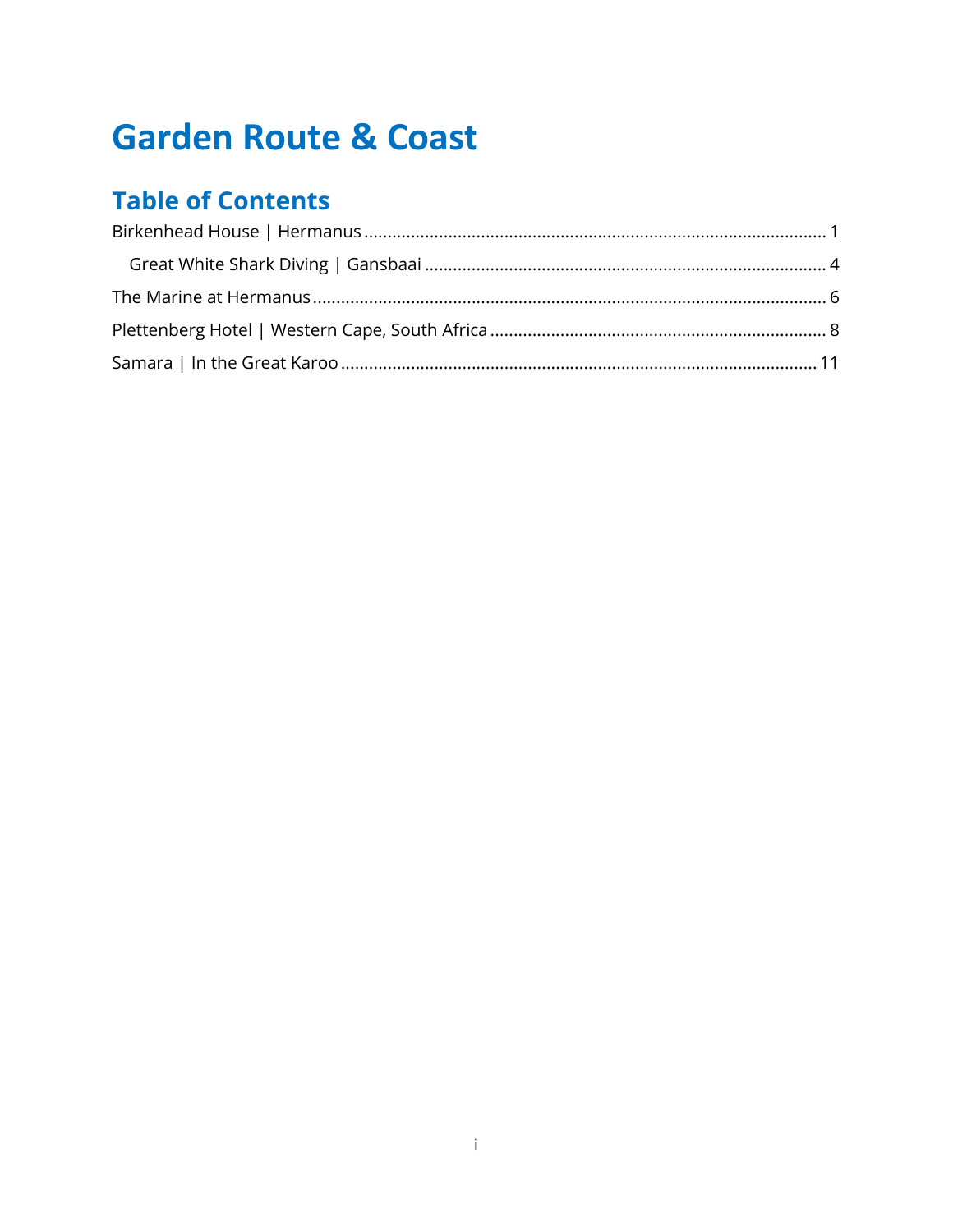# <span id="page-1-0"></span>**Birkenhead House | Hermanus**

# An All-inclusive Small Boutique Hotel

## **Personal Impression**

An outstanding property. It is very difficult to describe the combination of luxury, warmth and romance that the Birkenhead House conveys. The setting is idyllic and right on the ocean with amazing views. The rooms are all unique, beautifully decorated with great bathrooms. This is a property you will always remember. If you have an interest this is the place to go for Great White Shark viewing. Fully



inclusive of all meals and selected local wines and spirits and laundry. Click here for a personal [review of this experience.](#page-4-0)



## **Location**

Birkenhead House is situated in Hermanus and is approximately 120km (75 miles) from Cape Town. Easily accessible by car from Cape Town, either by freeway or a scenic road. The hotel is positioned right on the cliff overlooking the beach and ocean. This is a prime whale spotting area and you can sit on the patio of the hotel to view the whales.

## **Accommodations**

The rooms all have completely

different styles and layouts. Each has its charm, so it is hard to determine one room better than another. The prime rooms are on the front of the house with a clear view overlooking the ocean. All rooms have an ocean view except for room number 11 and that has a mountain view. Deluxe Superior Rooms: 1 and 2. Superior Rooms: 3, 4, 6, 8. Luxury Rooms: 5, 7, 9. Standard Rooms: 10, 11. No matter where you are accommodated, you will be delighted with your room.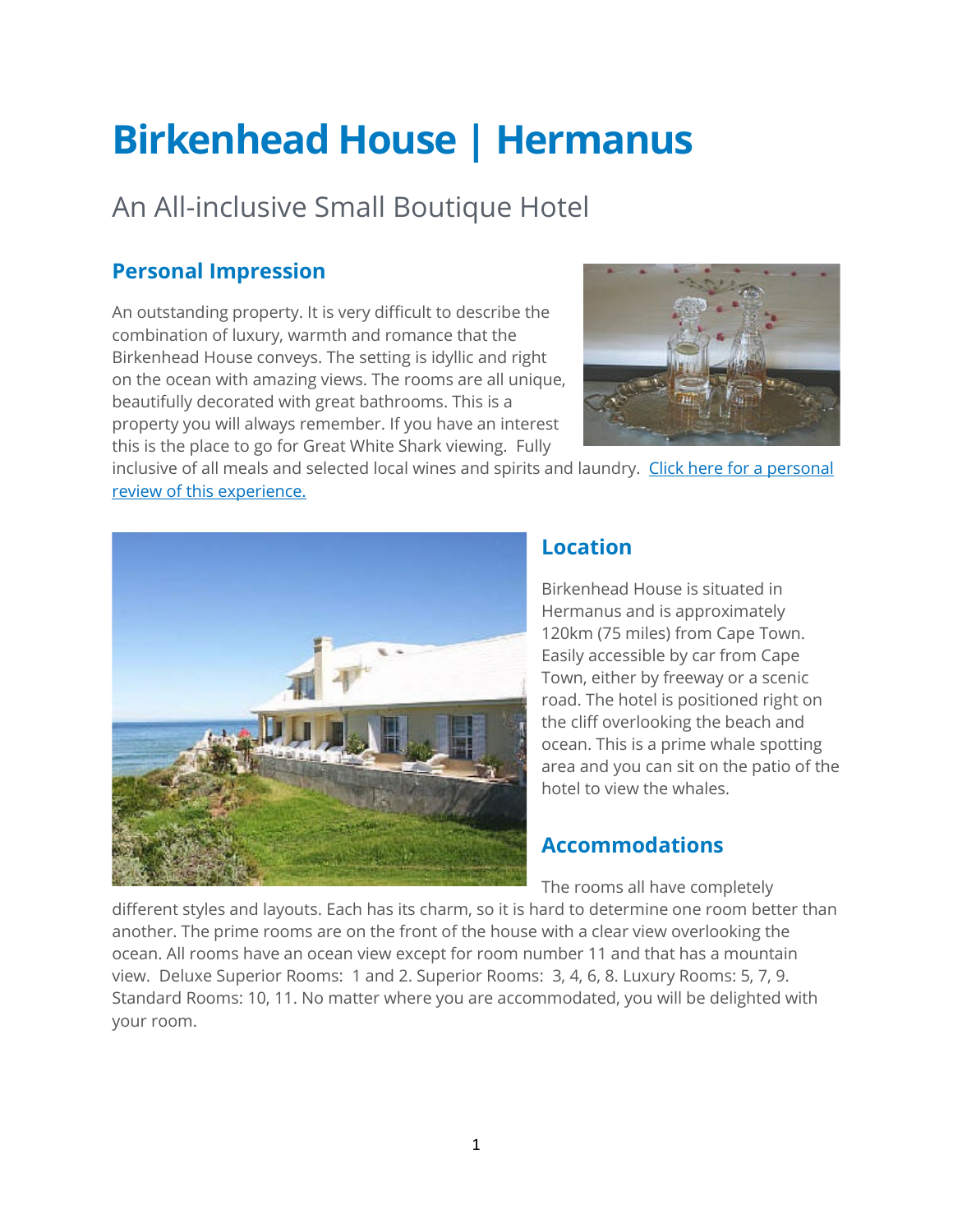

**All rooms include all meals, local beverages and laundry. [More Pictures of Birkenhead House and Great White Shark Experience](https://ngaire.smugmug.com/AFRICA/Africa-Tours/TUSK-Photos/2037804_XRxcSX#!i=104605173&k=MFJpZds)**

### **Dining and Public Rooms**

All areas of Birkenhead are exquisitely furnished and very comfortable. There are two pools on the property. One pool is in the center of the property with ample deck chairs and umbrellas. Another pool is on the patio overlooking the ocean. This area can be set up with tables and chairs, as pictured below and is a favorite spot for a wedding reception. Many of the public rooms look out onto the ocean. A view is very much a part of the stay at Birkenhead House. The menus are fairly extensive and offer a huge variety of options with an emphasis on seafood. Room service is happy to provide breakfast in bed. Birkenhead House has a full workout and spa facility with a variety of treatments.

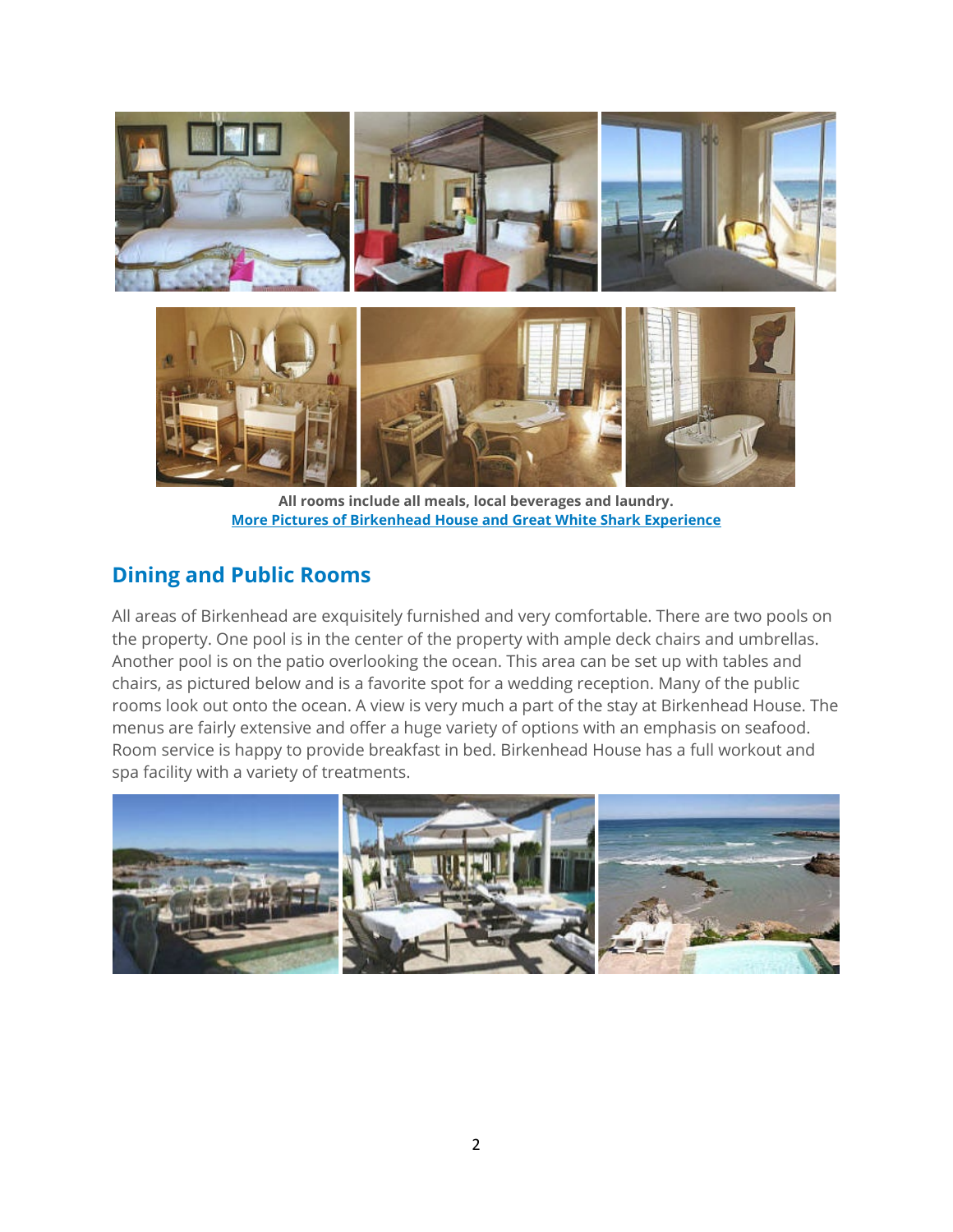

**Internet:** Complimentary WIFI throughout the property.

**Website:** [Birkenhead House](http://www.birkenheadhouse.com/)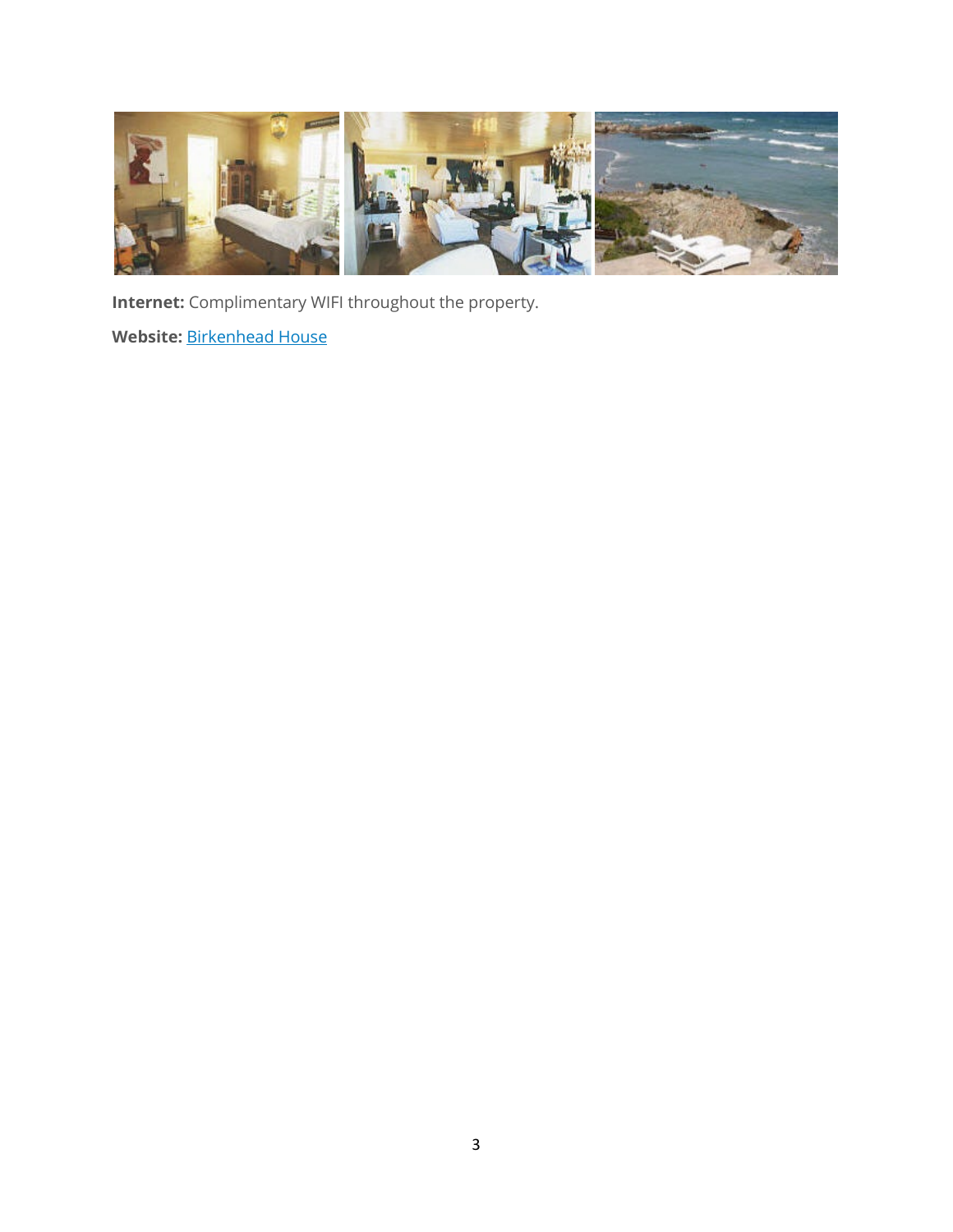# <span id="page-4-0"></span>**Great White Shark Diving | Gansbaai**

# Close to Hermanus, South Africa

### **Personal Report by Susan Walsh**

**The shark diving was incredible!** We are definitely using the best tour operator for this excursion. [White Shark Ventures](http://www.white-shark-diving.com/)

Most of the other boats were smaller and much older. This is a good size boat, fairly stable and new. The guide we had was excellent. His name was Robert Cole and he has been diving for 7 years. It is important to be one of the first boat groups in the water. There was only one ahead of us so we had a good amount of time to see sharks ourselves, but eventually 4 other boats came out and anchored relatively close to us.

It was about a 15-minute boat ride. We were only 15 minutes at the site when the first shark approached the bait. We all suited up and got into the cage 5 people at a time. They gave us nice, full-length wetsuits with hoods. He said the water was about 17 degrees Celsius (63 degrees Fahrenheit). They provide you with the suit, booties, and mask. We did not use scuba gear. The cage has rungs that you hold onto and place your feet until he tells you to hold your breath and go down just below the surface as he sees a shark approach. He teases the shark with the bait, and they swim quite close and even knocking the cage occasionally. You can only stay down a few seconds and the come back up. He calls out each time he thinks you should go down so that you can see the shark or sharks (we saw three at one time).

It is very non-threatening; however, I truly say that you can see them much better from the boat. They have a very large open top deck from where you can view all the action from a much better vantage point. We saw 7 sharks total, the largest was 4 meters (13 feet) and we also saw a baby shark that was about 1.5 meters (5 feet). They swam past probably 50+ times and several breached a number of times. Of course, when you are under the water, you miss the breach but the motion really rocks the cage.

It was quite spectacular. Eventually, we ran out of bait. At the end of the trip, they take you to Dyer Island where there are thousands, yes, thousands of fur seals. They are so thick that you can barely see the rocks.

They provided drinks and snacks on the boat.

As it is a small craft, it does have a fair amount of movement so for those not steady on their feet they need to stay seated as much as possible. Also, if anyone is prone to seasickness, they should take medication as it does rock to and fro.

They have benches on the top so that you can sit and watch the sharks. There is also a small inside area that seats about 6 people. There is a nice bathroom and storage area.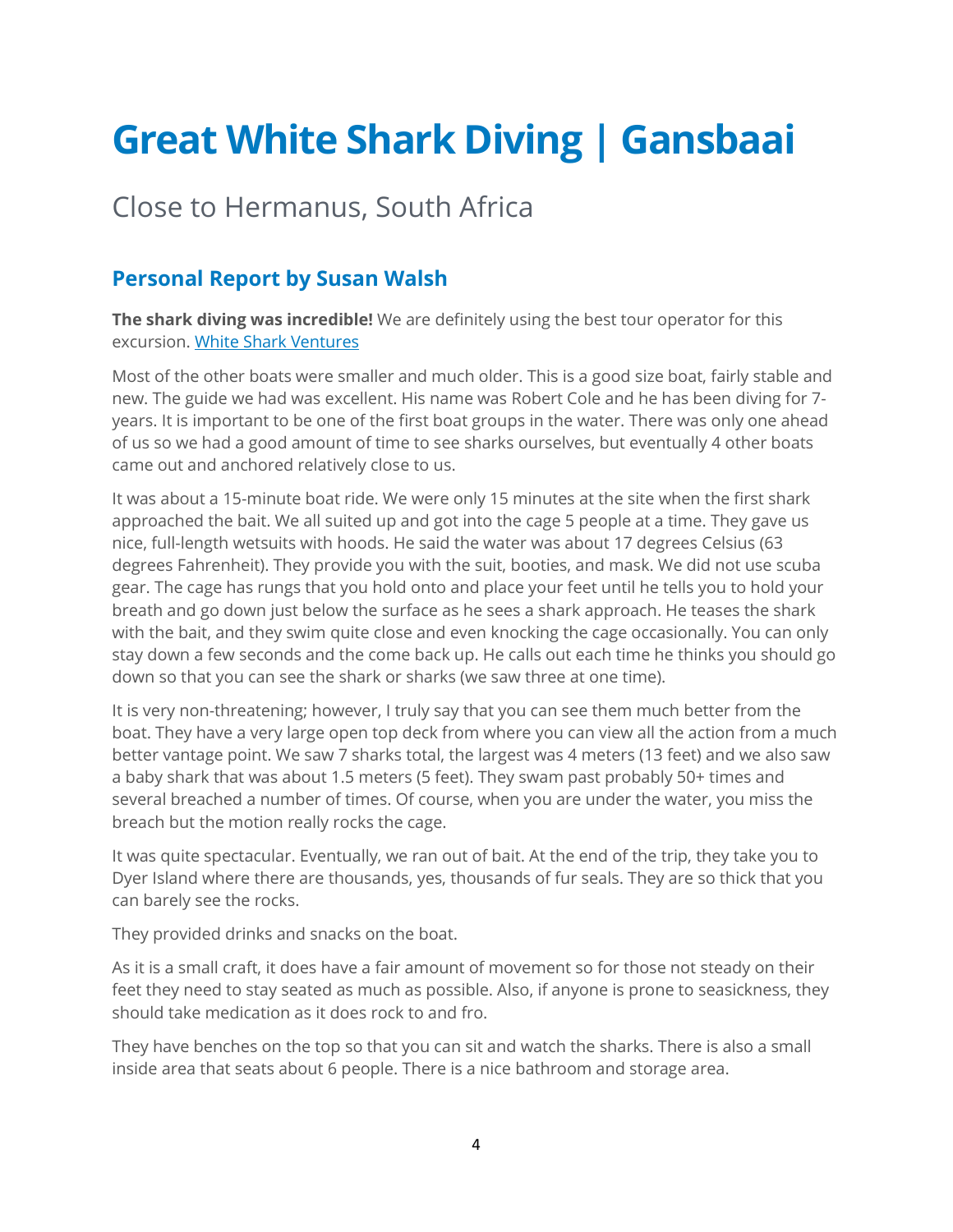We had a great time. I think that you will too, but if you go in the water, please be aware that is is cold even with the wetsuits and it is physically demanding.

**Website:** [White Shark Ventures](http://www.white-shark-diving.com/)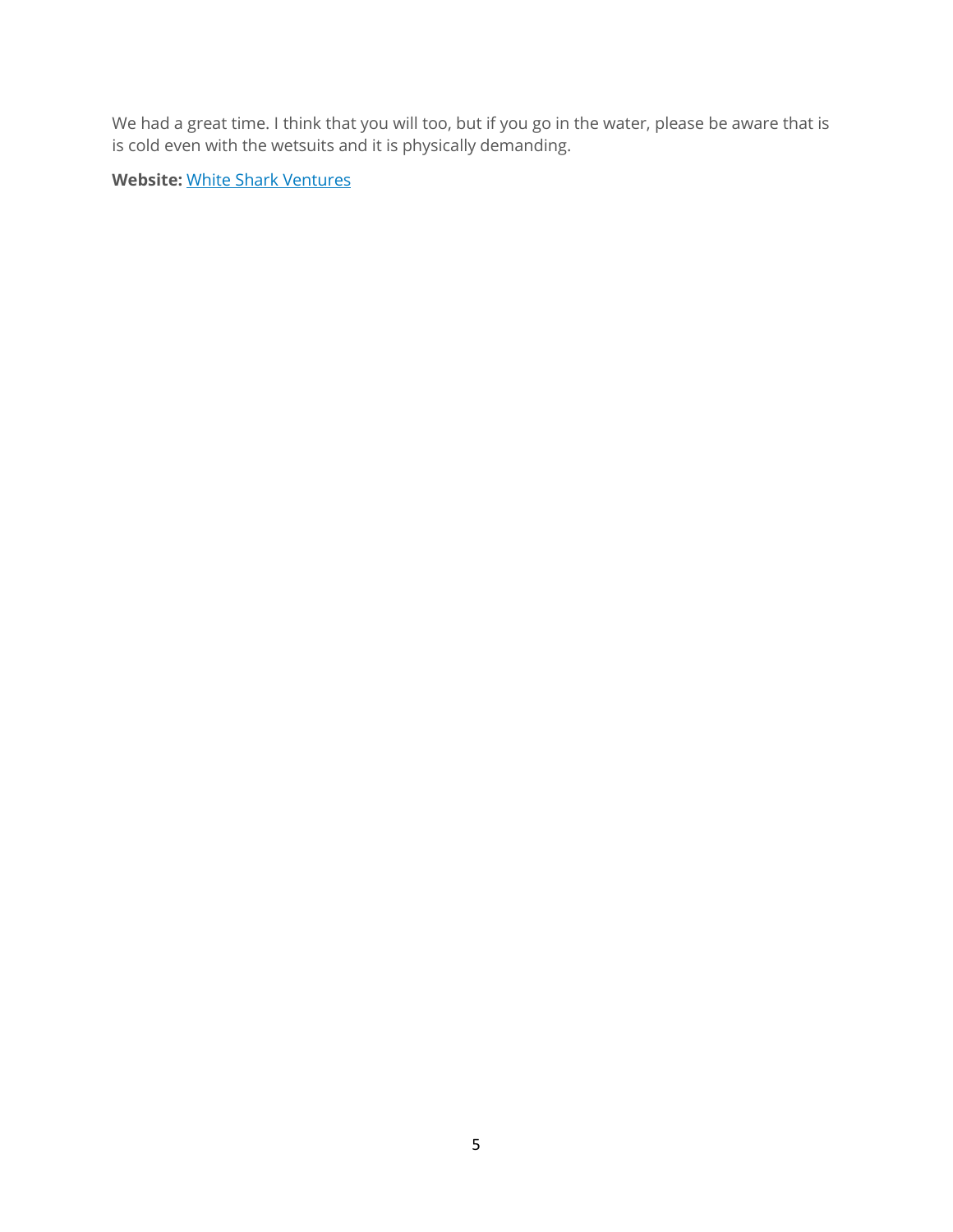# <span id="page-6-0"></span>**The Marine at Hermanus**



# The Collection by Liz **McGrath**

"A beautiful hotel in a beautiful setting"

## **Personal Impression**

The hotel is situated right at the waterfront in the beautiful resort town of Hermanus. As part of "The Collection" you can be assured of

wonderful cuisine and quality accommodations.

The waterfront location is simply stunning. During the whale season from June to October, Hermanus is the prime area for whale watching. White shark diving can also be arranged from Hermanus. There are many excursions and activities available in this region. They include wildlife viewing with whales, sharks, penguins and fishing. Also available are nature walks and hikes, wine tours and botanical excursions.

### **Location of the Hotel**

Hermanus is a resort town on the ocean, about 140 km south east from Cape Town. The setting for this hotel is right on the ocean front and it is truly spectacular for great walks along the cliffs.



### **Accommodations**

The hotel has 43 rooms, all unique and individually decorated. These range from singles rooms to the Premier Suites. The rooms have comfortable furniture and warm colors. Not all rooms have a sea view.

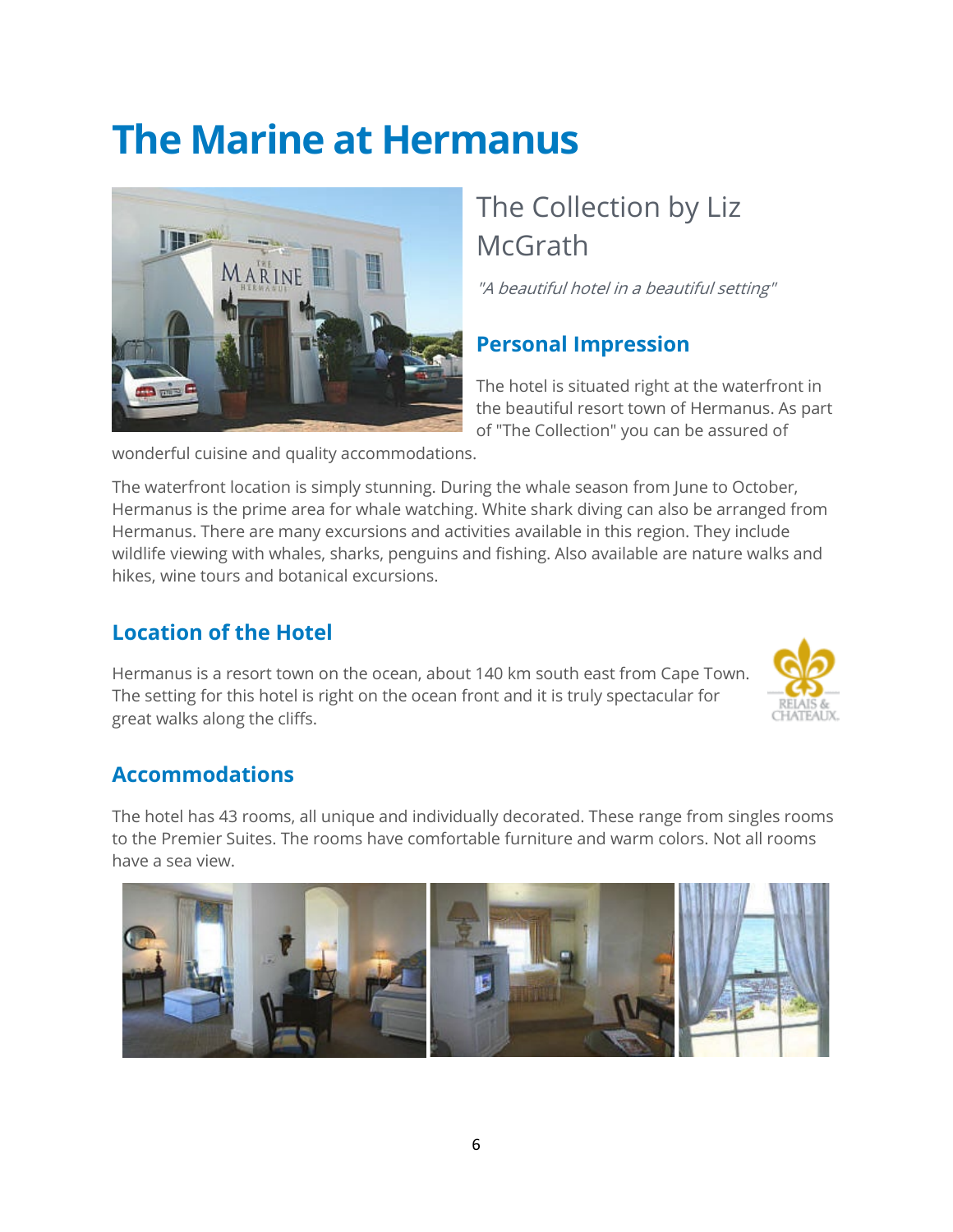### **Dining and Wines**

The casual dining restaurant "Seafood at the Marine" has a very inviting contemporary atmosphere and serves an outstanding selection of fresh fish. I enjoyed one of the best pieces of fish I have had in years. The Pavilion restaurant has fashionable South African Cuisine and a breathtaking view of the ocean. The bar and lounge areas are filled with comfortable overstuffed chairs with cluster seating arrangements conducive to conversation.



### **Internet Access**

Available for guests use, along with business services.

### **Spa Services**

The Carchele Spa. The spa offers a comprehensive list of treatments. Special features are a Sea Salt Scrub or Body Massage next to the Tidal Pool while listening to the sounds of the ocean. The facilities include the Steam Room, Dynamic Hydro Bath Table for Mud, Gel Body Wraps and a Vicci Shower.

#### **Summary**

A trip to Hermanus is a wonderful experience. The small-town feel, complete with plenty of activities, delightful accommodations and scenic beauty make this a wonderful place to spend a few nights.

#### **Website:** [The Marine](http://www.collectionmcgrath.com/marine/)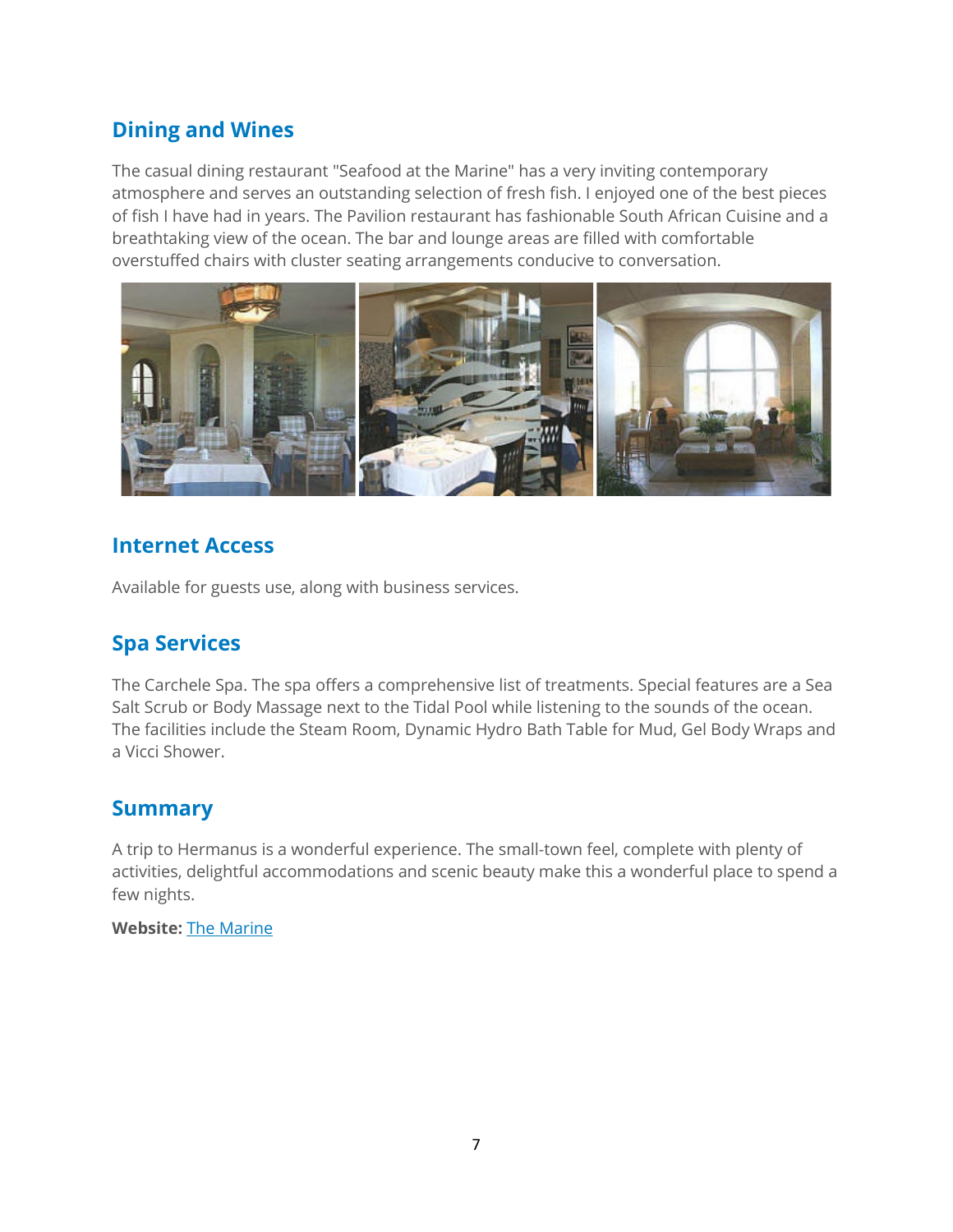# <span id="page-8-0"></span>**Plettenberg Hotel | Western Cape, South Africa**

# Part of "The Collection" of fine properties



### **Personal Impression**

This beautiful property is a sister property to Cellars-Hohenfort and The Marine at Hermanus. These are "Relais and Chateaux" properties, all in prime areas in South Africa. The whale watching from June to October is truly spectacular as the whales come close into shore. The area surrounding the hotel offers activities for everyone.



### **Hotel Location**

The hotel is situated on a point over-looking the ocean. It is located 2 hours from Port Elizabeth airport, 15 minutes from Plettenberg Bay airport and 1 hour 15 minutes from the George airport.



### **Local Activities**

The rugged Outeniqua and Tsitsikamma mountains form the backdrop for an area encompassing no fewer than fifteen private and public nature reserves.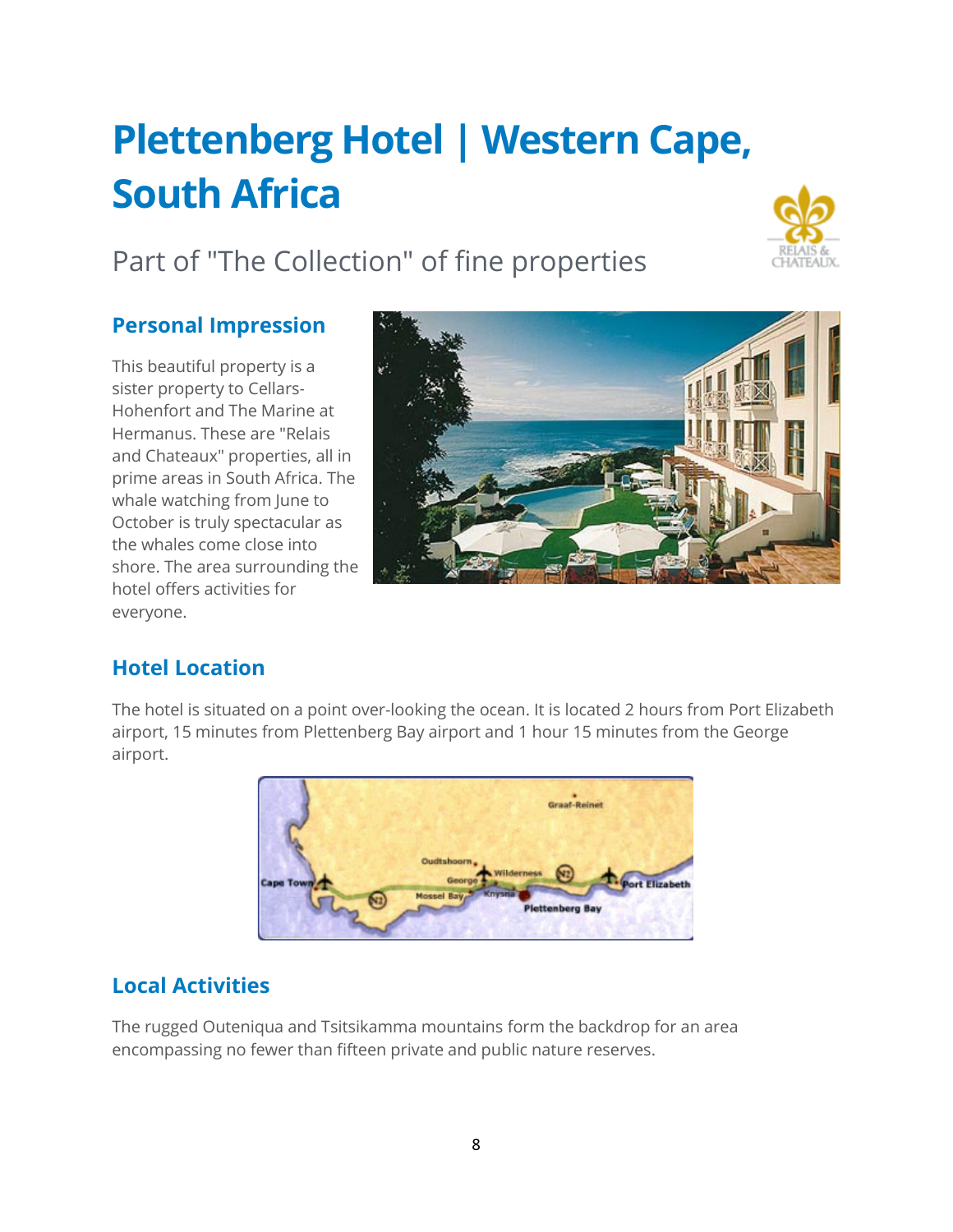The Tsitsikamma National Park is internationally recognized for its forests which harbor and conserve the giant Outeniqua yellowwood - one of the few true monarchs of the world's forests. You can visit elephants, Harry, Sally and Duma at the Knysna Elephant Park, just a few kilometers out of Plett, where you can learn more about these fascinating animals. Scenic flights are offered by African Ramble - who specialize in low-flying scenic flips along the magnificent coastline.



Golf is available at the 18-hole course Plettenberg Bay Country Club, which is also a Nature Reserve, boasting a wide variety of birds and small wildlife. Or visit the 18-hole Gary Player signature course at Goose Valley. Stormsriver Adventures offers blackwater tubing, abseiling, woodcutter's journeys, eco-cruises, mountain biking and snorkeling. For a real adrenaline rush, the highest bungy jump in the world is offered from the Bloukrans Bridge - a jump of 216 meters!

### **Accommodations**

There are 38 rooms in the hotel. All are air conditioned and have under floor heating. The rooms range from a standard room; to a spacious 3-bedroom villa. Most have sea views. Every room has a slightly different décor and layout. All are very luxurious and comfortable. The view from our room that we stayed in was wonderful. There are three buildings on the property. The main hotel, and a secondary building across the street with rooms. Either building is wonderful and both offer the same delightful accommodations. The view from the breakfast area from the secondary building across the street from the main hotel is breathtaking. There are; two villas available in an additional building. These have two or three bedrooms, lounge, full kitchen and large screen TV. These would be perfect for a family or two couples traveling together.



### **Internet Access**

The hotel has two guest computers off the lounge area and offers free internet access.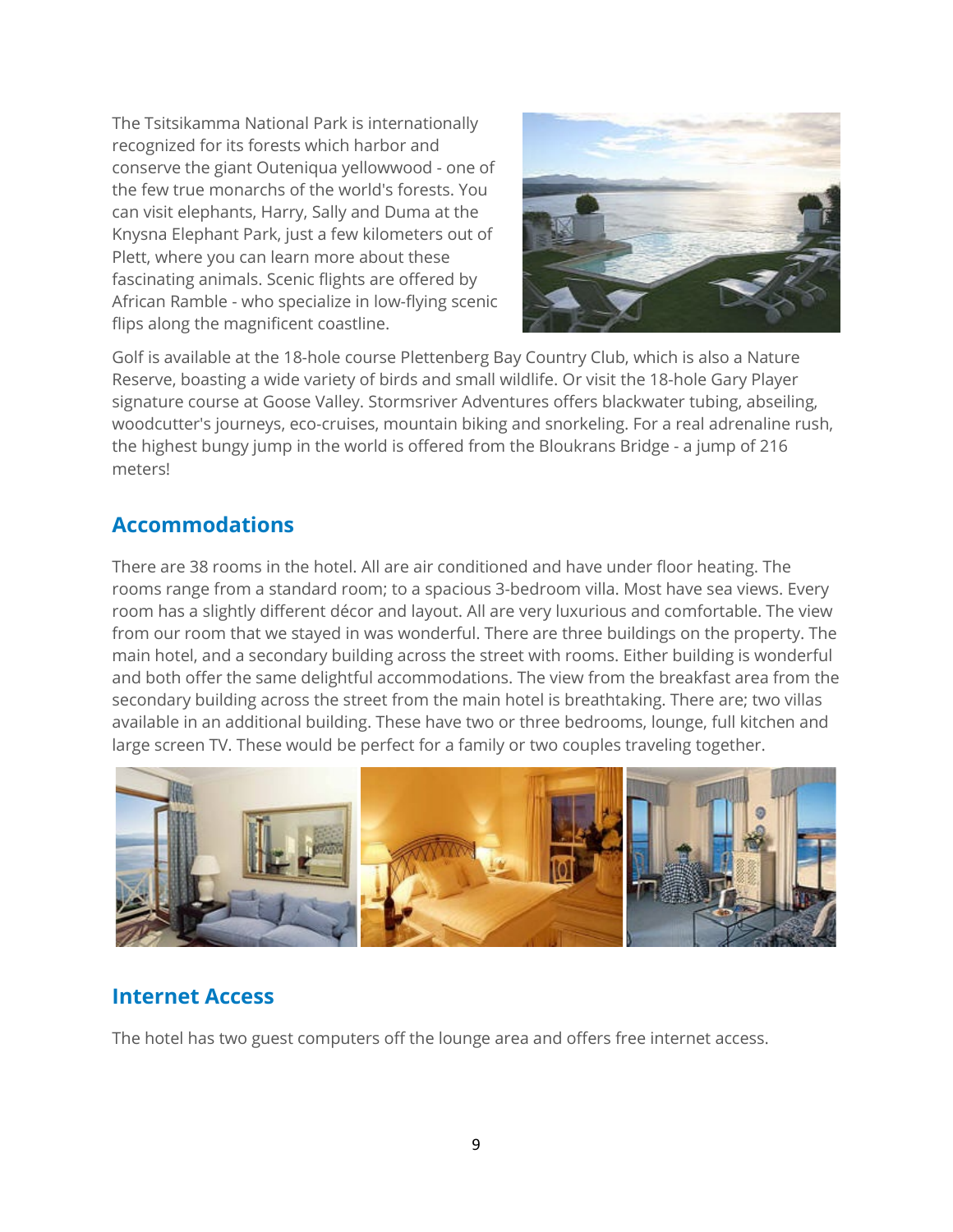### **Dining and Wines**

The Plettenberg's restaurant "The Sand" was voted one of the country's top 100 dining establishments in the Diner's Club Annual Awards. The team of chefs have won several awards at the annual Knysna Oyster Festival. The Executive Chef is Peter Tempelhoff. The Sand is open for breakfast, lunch, dinner and tea. Breakfasts offer a sumptuous buffet of fresh fruit, cheeses, cold meats, cereals and yogurts, or a full cooked English breakfast of your choice. The lunch menu offers a variety of light meals, salads and sandwiches, which can be eaten on the terrace, while watching dolphins and whales at play in the bay below. The Sand at the Plettenberg serves global cuisine prepared with special emphasis on fresh seafood and local produce. The night we dined at Sands, I had the rack of lamb and my husband had the tenderloin steak. Both were truly outstanding.



#### **Spa**

The hotel features the CARCHELLE SPA. A variety of treatments are available and they also have a hair salon.

### **Summary**

This is an idyllic setting on the ocean and truly remarkable for whale and dolphin watching during the season. The hotel offers one of the nicest areas of the Western Cape.

**Website:** [The Plettenberg](http://www.collectionmcgrath.com/content/landing/the-plettenberg)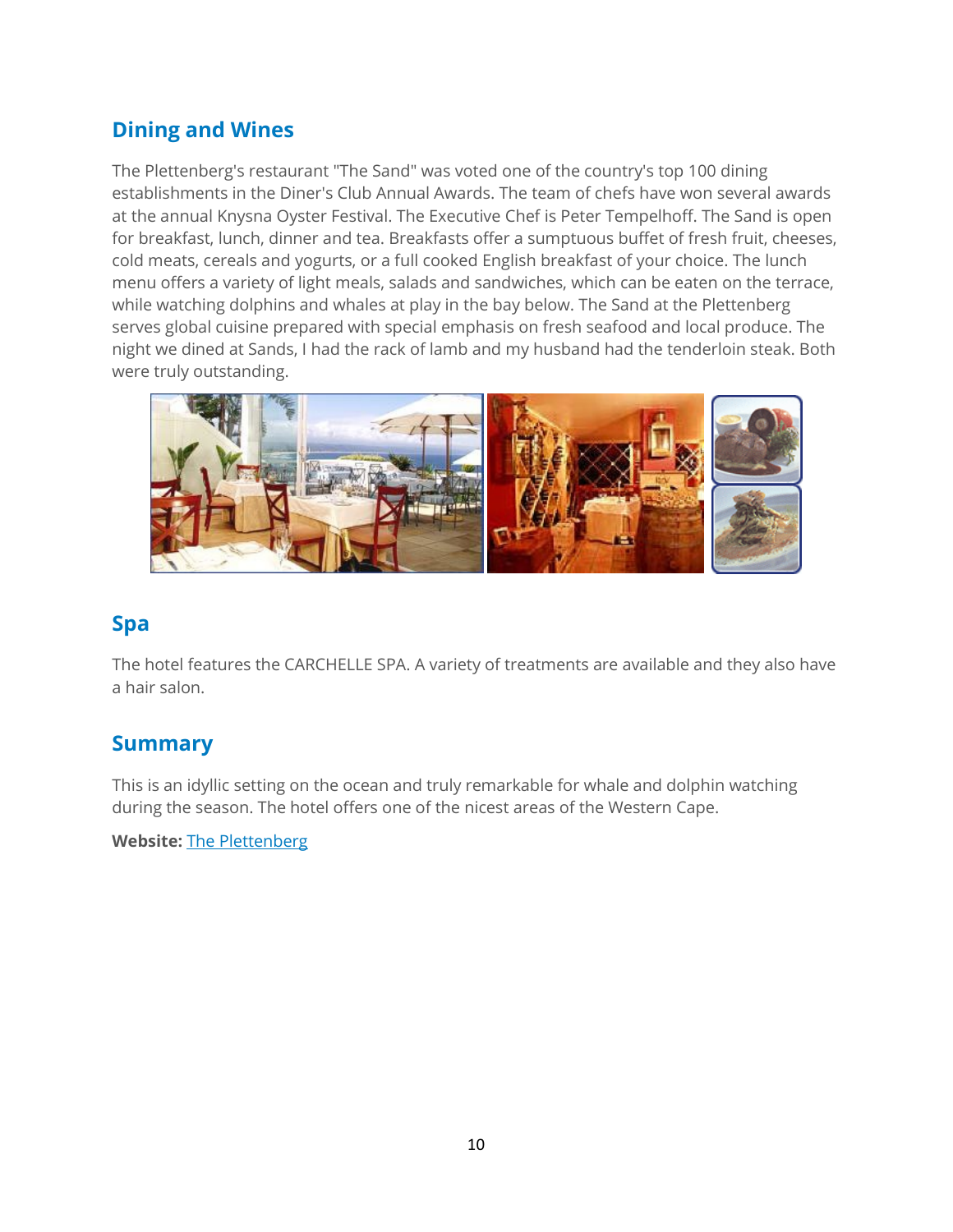# <span id="page-11-0"></span>**Samara | In the Great Karoo**

### **Personal Impression**

This is a wonderful resort that offers safari drives. This cannot be compared to a normal safari lodge in the games reserves like Sabi Sands, Madikwe or Phinda. There is only one large predator; the cheetah. This lodge offers a more relaxed safari, without the very early start and some unique antelope species, rhino, giraffe, and cheetah.

### **Location of Samara**

The Great Karoo where Samara is located is about a 3-hour drive or one hour flight from Port Elizabeth airport. The flight from Johannesburg to Port Elizabeth is about one hour. You can rent a car and at the Port Elizabeth airport and drive there and back or arrange for a land transfer or flight. We attempted to fly one way and drive the other but the weather did not co-operate and we drove both ways.



### **Game Drives and experiences at Samara**

It is important you understood that this was not really a safari lodge, simply a place to come and chill out before going on safari or after being on safari. So, keep your anticipation of the game experience in perspective. With that said, the game surprised us on our visit to Samara. On our first drive we saw giraffe, rhino, gemsbok, kudu, and many varieties of antelope. The scenery is spectacular, huge mountains all around and tremendous variety of topography. I am going into detail here so you can understand what to expect with a visit to Samara.

Walking up to animals - One of the very unique things at Samara is the opportunity to walk up to animals. Without lions, leopards and elephants this makes this a possibility. We saw three giraffes and Andre, our tracker said "let's go". We all got out of the land rover and approached



the giraffes on foot. I have never done this before. It was fantastic! We circled around and got fairly close to the giraffes, a really neat experience.

Finding the cheetah - During our game drive our ranger pulled out a tracking device. There were approximately 10 cheetahs on the property and there are only three collared cheetahs. Samara is involved deeply in conservation and it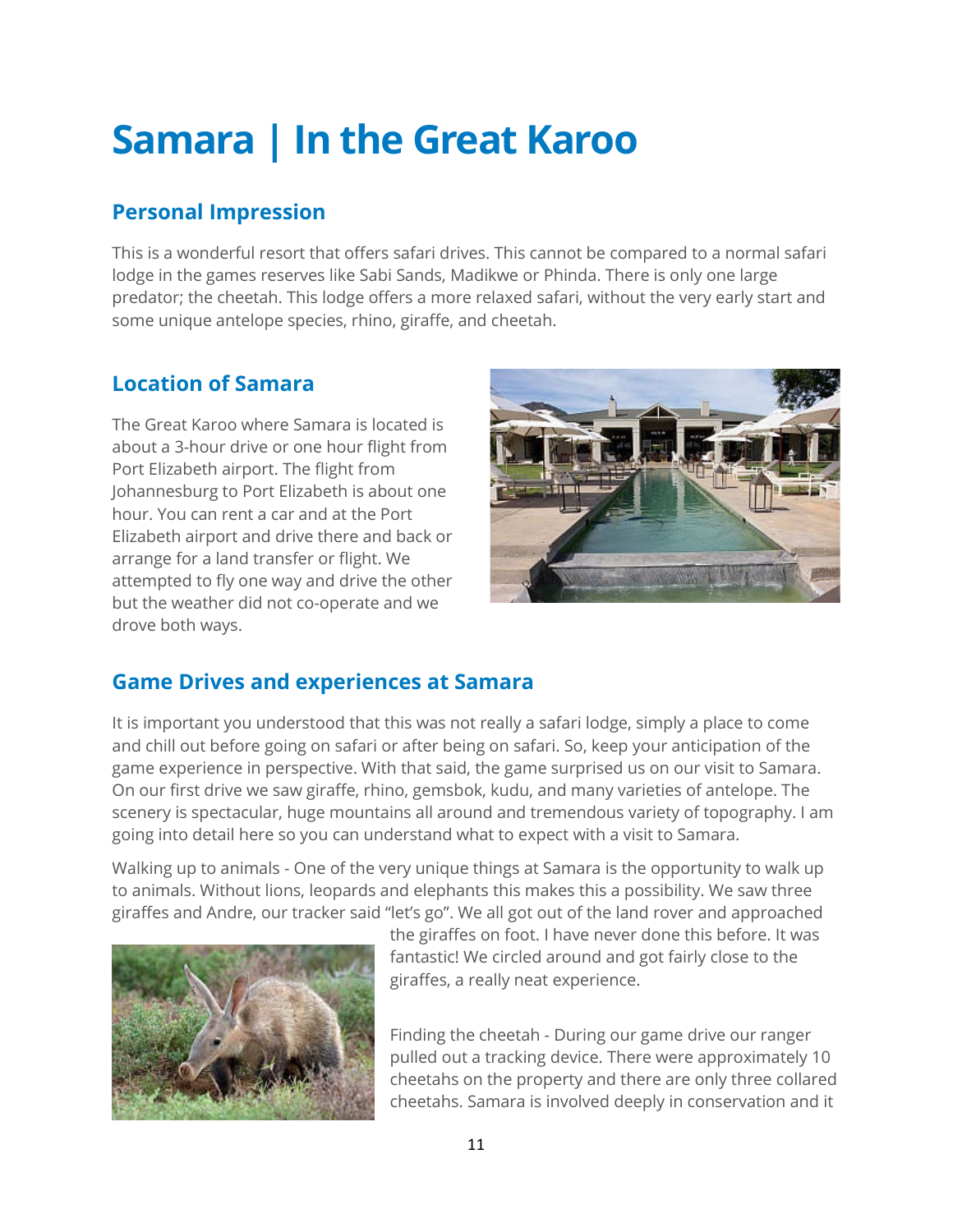is necessary to collar the cheetahs in order to find them and study them. Being a die-hard safari enthusiast, my first instinct was "I don't like that". However, I found it was such fun to hold up the tracking device and hear the "beep beep beep" as we got closer to the cheetah. I have seen this so many times on television shows and seeing the vastness of this reserve I softened my attitude and went with the flow. With the tracking device beeping, we went to the general vicinity and then climbed out of the land rover. We started out on foot. After quietly walking for about 5 minutes, Andre our ranger told us to stay put while he went on a little further. He came back in a flash and told us to follow him. Right there in front of us, about 20 feet away was a beautiful female cheetah. We all stood very quiet and she started to walk and we followed her. I think as long as we were in an open area, she was fine with us. She knew we were no threat. After about 10 minutes, she wandered off into a thicker area and we left her. It was an amazing experience!

The Mountain Drive - If you have good weather a trip to the mountain top is a delight. Going on a steep road up the mountain the land rover managed the climb beautifully. Once at the top the mountain, the landscape opened up to a huge savanna area. We saw blue wildebeest, gemsbok, mountain zebras and many other savanna animals. It was a fantastic view over the plains of the Great Karoo, we could see for miles. It was really wonderful. This is where two male cheetahs live. He pulled out the tracking device and we could not get any response. Later as we came down the mountain he tried again and we picked up the signal. Again, on foot we proceeded to see if we could see the two male cheetahs. The bush got thick and Andre explained he was not comfortable taking us into this area. In the open it is fine, but not in thick bush. We were a little disappointed, but also thankful that he was cautious.

On one drive we saw a very unusual sighting, an aardvark in the daylight (see picture at top). This is one fabulous animal, far furrier than I envisioned and quite beautiful. We followed her on foot for about 30 minutes as she dug in the ground for termites.

The cheetah and aardvark experience we were fortunate to have, and it certainly made our stay and that may not happen on every person's visit. I would highly recommend Samara as long as people realized what Samara is really all about and that is a laid back, comfortable lodge with spectacular scenery, safari drives (leaving at the civilized hours of 7:00 to 7:30 am) that are not the action-packed experiences of a normal safari lodge. I believe the opportunity to walk close to the animals being a key highlight of Samara.

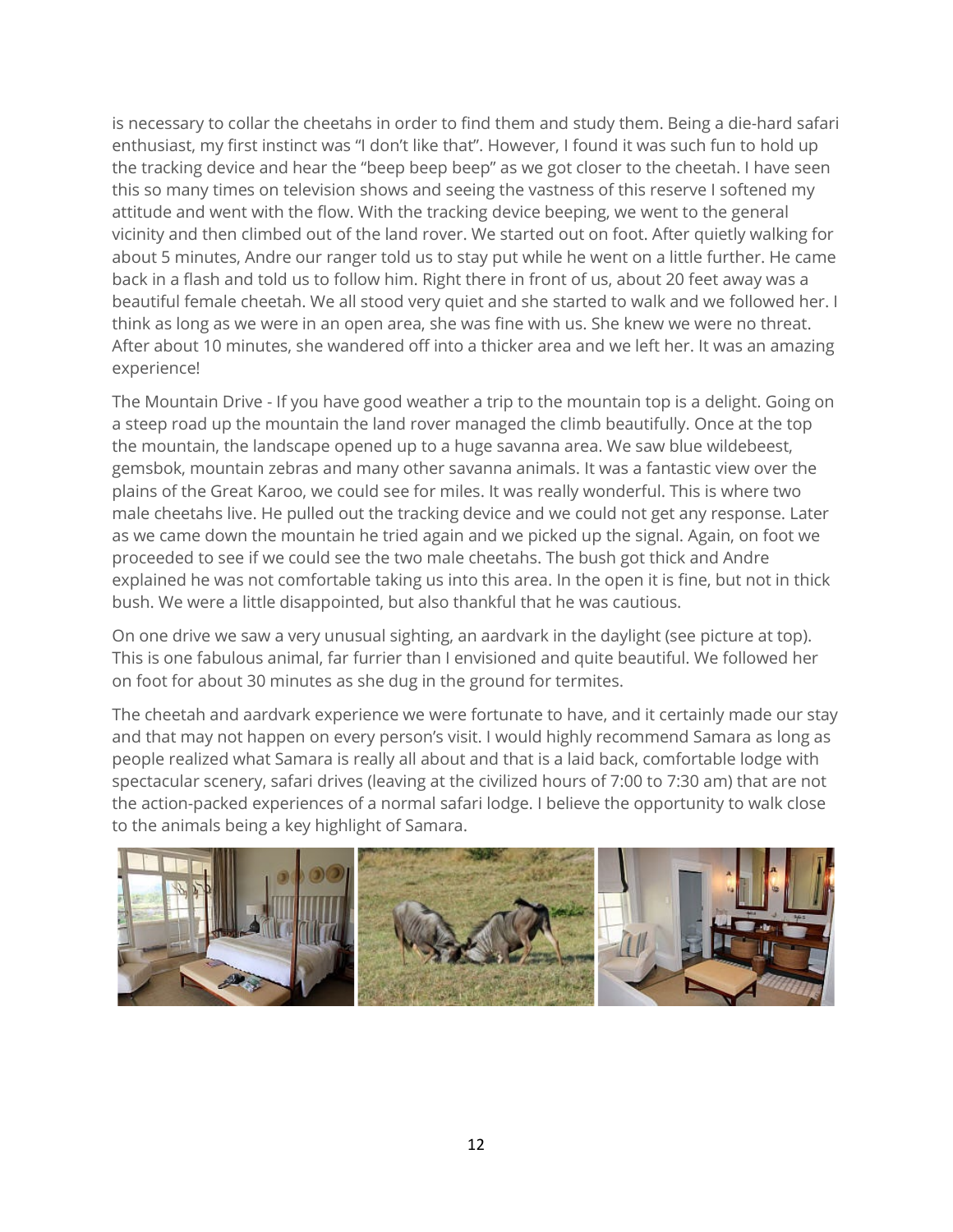### **The Reserve and Lodges**

This is a huge reserve 70,000 acres with only the two Samara lodges traversing the property. Samara Lodge is an old farm with very comfortable accommodations and lots of public space, it can accommodate 12 guests. The main house is surrounded by a large wooden deck with comfortable chairs and seating areas. The main lounge and bar have a nice fireplace and a TV room is right off the lounge. The dining area has a large with a massive table, and great farmhouse atmosphere. The three main lodge bedrooms are quite spacious and there are three suites of about the same size located a short distance from the main house. The Lodge was completely full when we visited so I could not take pictures of the rooms. Internet is available with a computer room right off the main entrance. A curio shop has some interesting items.



Samara Manor is newer and more upscale. It can accommodate 8 guests. This is usually taken as a full house booking rather than individual guests suites. The public space for 8 guests is amazing. Four different conversation areas in the lounge could easily seat over 20 in great comfort in big comfortable overstuffed sofas and chairs. This coupled with a large terrace with even more seating areas. The lodge offers a large dining, bar and general public areas. There are two rooms with king beds and two rooms with twin beds. All the rooms have a nice view and private terrace. The bathrooms are large and feature twin sinks and a separate bath and walk in shower. The décor is colonial, very comfortable. I wish they had a few additions to the rooms, a mini bar, ceiling fan, full length mirror, bottled water in the room and a magnifying mirror. They will bring you all the water and anything you want of course I just like it to be there without asking.